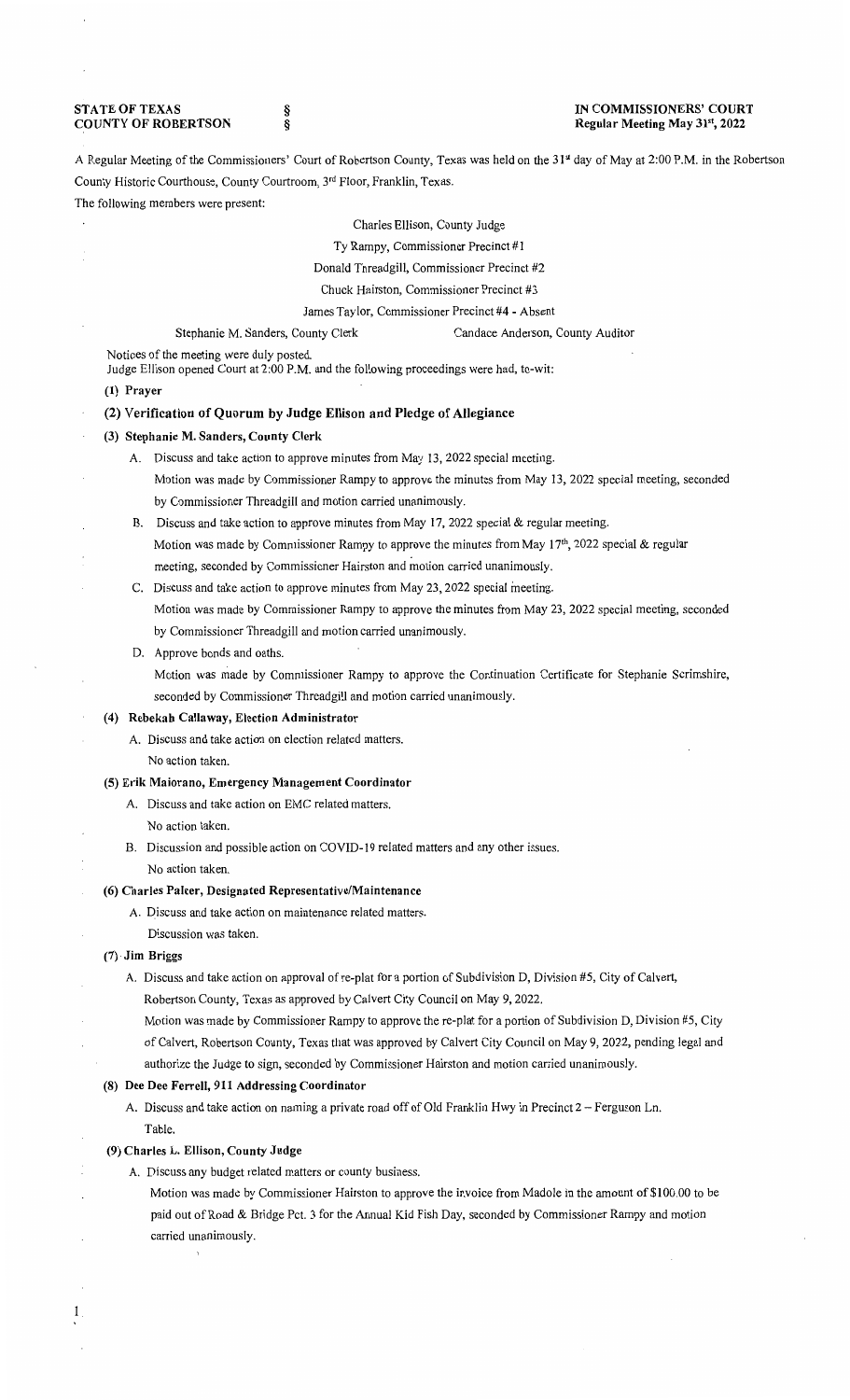- B. Discussion and possible action on new Sheriff's Office & Jail, construction related matters and any other issues. Motion was made by Commissioner Rampy to allow Commissioner Chuck Hairston to sign mobile air conditioning rental contract for Sheriffs Office, seconded by Commissioner Threadgill and motion carried unanimously.
- C. Discussion and possible action on Courthouse Security related matters and any other issues. No action taken.
- D. Discussion and possible action on HOT Funds request from Kory Douglas for the 2022 TT ABS IOU State Baseball Tournament.

Motion was made by Commissioner Hairston to approve the HOT Funds request from Kory Douglas for the 2022 TTABS 10U State Baseball Tournament in the amount of \$9200.00 and authorize any signatures needed, seconded by Commissioner Rampy and motion carried unanimously.

E. Discuss and take action to place of record Robertson County Extended Disaster Declaration - COVID-19 through June 17, 2022.

Motion was made by Commissioner Threadgill to place ofrecord the Robertson County Extended Disaster Declaration - COVID-19 through June 17, 2022, seconded by Commissioner Rampy and motion carried unanimously.

F. Discuss and take action to place of record Certificates for Charles Ellison completing 15 hours, Ty Rampy, Chuck Hairston & James Taylor for completing 20 hours and Donald Threadgill for completing 16 hours of Educational Training at the V.G. Young Institute of County Government on February 22-24, 2022. Motion was made by Commissioner Threadgill to place of record Certificates for Charles Ellison completing

15 hours, Ty Rampy, Chuck Hairston & James Taylor for completing 20 hours and Donald Threadgill for completing 16 hours of Educational Training at the V.G. Young Institute of County Government on February 22-24, 2022, seconded by Commissioner Rampy and motion carried unanimously.

G. Discuss and take action on signing an Interlocal Purchasing Agreement with the Purchasing Solutions Alliance of The BVCOG.

Motion was made by Commissioner Threadgill to allow signatures needed to update the Interlocal Purchasing Agreement with Purchasing Solutions Alliance of the BVCOG, seconded by Commissioner Rampy and motion carried unanimously.

H. Discuss and take action to accept unclaimed capital credits received from Electric Cooperatives pursuant to 381.004 of the Local Government Code.

Motion was made by Commissioner Rampy to approve and accept the unclaimed capital credits received from Electric Cooperatives pursuant to 381.004 of the Local Government Code, seconded by Commissioner Hairston and motion carried unanimously.

I. Discuss and take action on adopting an order regulating certain fireworks in the unincorporated areas of the county for the Fourth of July Firework Period.

Motion was made by Commissioner Threadgill to adopt an order regulating certain fireworks in the unincorporated areas of the county for the Fourth of July Firework Period and authorize the Judge to sign, seconded by Commissioner Rampy and motion carried unanimously.

- J. Discuss and take action on County Bum Ban.
	- No action taken.

# **(10) Candy Anderson, County Auditor**

- A. Discuss and take action on approving budget adjustments and/or amendments, credit applications and/or lease Purchase agreements, and/or cell phone allowance agreements.
	- Motion was made by Commissioner Rampy to approve the budget adjustment for **911**

(see attached adjustment), seconded by Commissioner Threadgill and motion carried unanimously.

Motion was made by Commissioner Threadgill to approve the budget adjustment for Constable Pct. 3 (see attached adjustment), seconded by Commissioner Hairston and motion carried unanimously.

Motion was made by Commissioner Rampy to approve the budget adjustment for Constable Pct. I

(see attached adjustment), seconded by Commissioner Threadgill and motion carried unanimously.

B. Settlement of Accounts: Discussion, consideration and possible action to settle and pay all accounts against the county as per Texas Local Government Code Section 115.021

Motion was made by Commissioner Threadgill to approve the accounts payable invoice in the amount of \$270,776.52, seconded by Commissioner Rampy and motion carried unanimously.

Motion was made by Commissioner Threadgill to approve the invoice from Build a Better Bremond in the amount of\$1 l,059.44, seconded by Commissioner Rampy and motion carried unanimously.